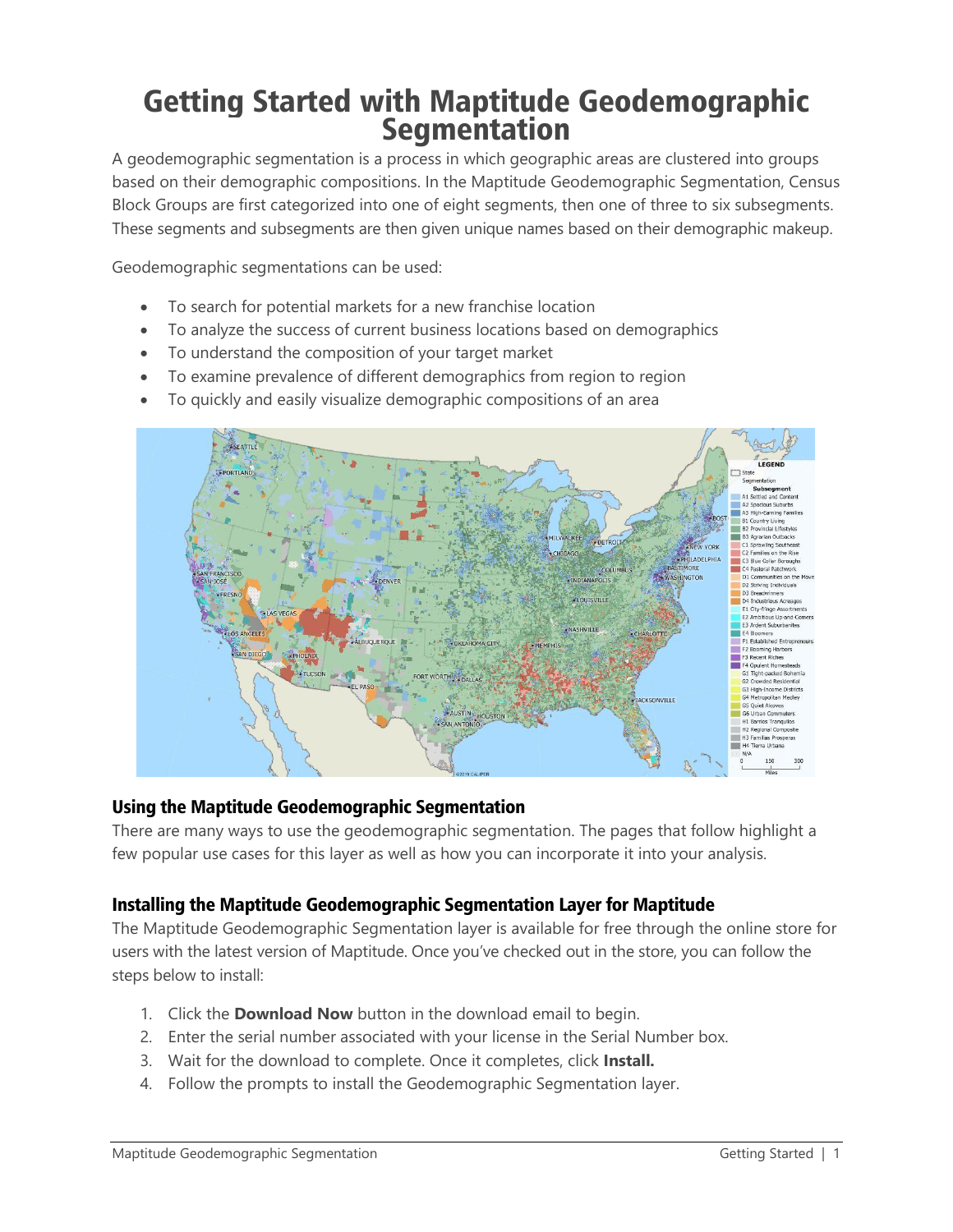5. Once complete, you can find all the installed data in the **C:\ccdata\Geodemographic Segmentation 20XX** folder.

# Targeting a Demographic Within an Area

Often, when looking to open a new store or restaurant location, you'll be looking to set up somewhere where a particular demographic is prominent. While thematic maps can help with this, they're not a perfect solution. Perhaps you need to look for multiple demographic or economic indicators at the same time, or maybe you don't have exact values for the indicators that you're looking for. The Maptitude Geodemographic Segmentation can help with this type of problem.

The following example demonstrates how to use the Segmentation to identify a location for a daycare facility somewhere near New York City.

The first step is to add the Segmentation layer to a US map:

- 1. From the **Home** window, choose **New Map of United States.**
- 2. Highlight **United States** and click **Finish** to open a US map.
- 3. Choose **Map>Layers** or click  $\mathcal{F}$  on the Standard toolbar.
- 4. Click **Add Layer**, browse to your "C:\ccdata\Geodemographic Segmentation 20XX" folder, choose the **ccGeodemographicSegmentation.cdf** file, and click **Open**.
- 5. Click **Close** to return to your map. You should see the multi-colored segmentation on your map.

Next, use the Find, Zoom, or Pan tools to display the general area of the map where you would like to do your analysis. For example:

- 6. Choose *Edit>Find* or click **dee** on the Standard toolbar.
- 7. Choose **U.S. City** from the scroll list, type **New York, NY** in the **U.S. City, State** box, and click **OK**.



Next browse the descriptions of each segment found in the first few pages of the Maptitude Geodemographic Segmentation Handbook **(Demographic Handbook.pdf)** to identify the segment that contains demographics that are desirable to your application.

- 8. Click on the title of the segment that best suits your application. For the daycare facility example, you may want to find neighborhoods that are high income and family-oriented, but still with moderate or higher population density so you could click **Affluent Environments** to jump to those pages.
- 9. Read through the descriptions of the subsegments. You can probably skip over the **Established Entrepreneurs** (because their median age is 56) and the **Booming Harbors**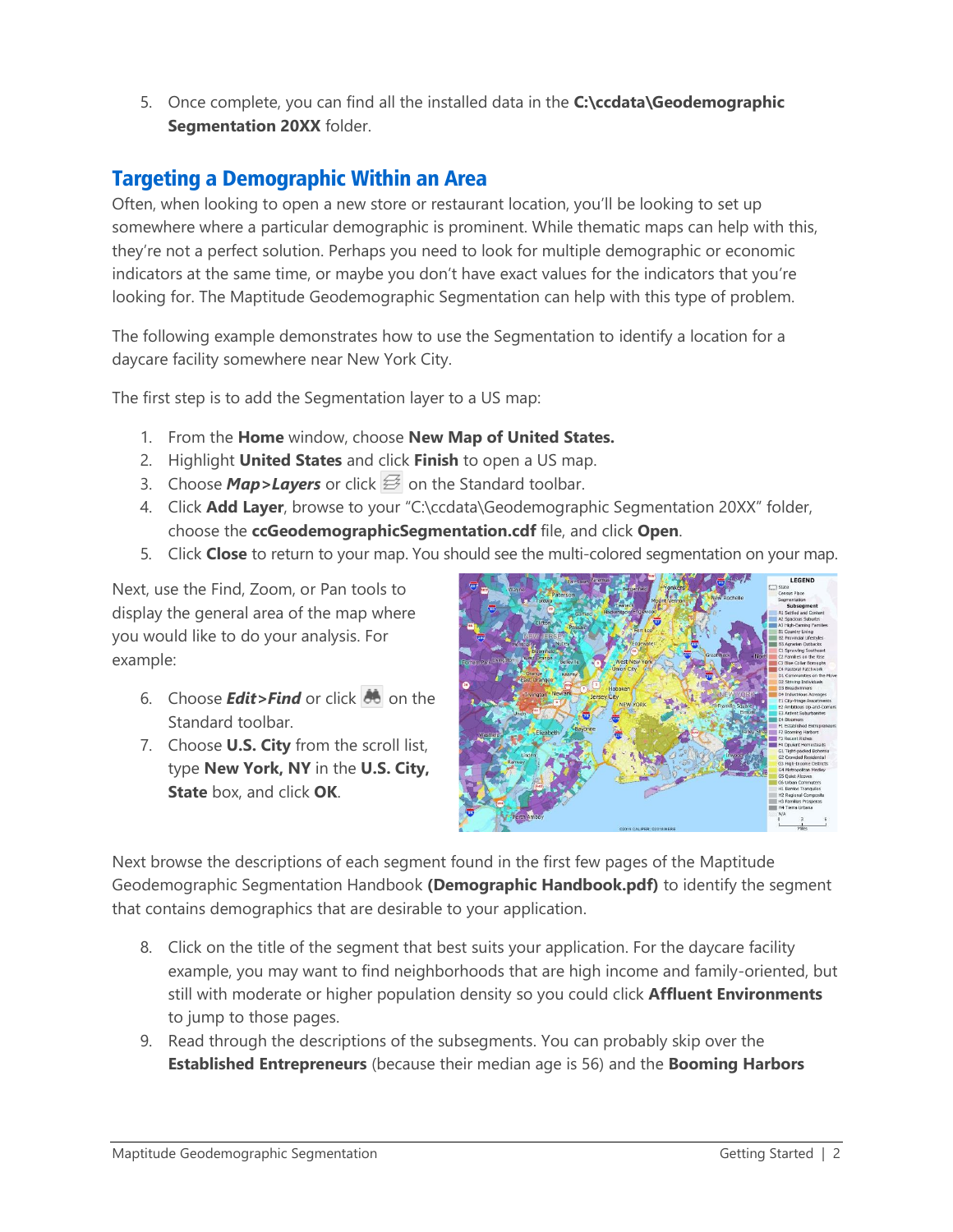(because they are primarily located on the West Coast). That leaves the **Recent Riches** and **Opulent Homesteads**, both of which describe the target daycare market quite nicely.

10. Return to your map and check the legend; note that **Recent Riches** and **Opulent Homesteads** are both a dark purple, so those are the Block Groups to target.

From here, you could perform a conditional selection to highlight the subsegments on the map (see "Creating a Set for a Subsegment in a Specific Area" below for more information), but there are already some large dark-purple clusters in Brooklyn that stand out pretty well. These are moderate-to-high population density, wealthy, family-oriented neighborhoods in New York City. Perfect for opening a daycare!



# Finding the Lifestyle Composition of a Given Area

Oftentimes it may be useful to know what segments or subsegments make up each of your territories. To calculate the segment composition, you'll need to:

- 1. Open a map that contains your territories.
- 2. Follow steps 3-6 in the previous "Targeting a Demographic Within an Area**"** tutorial to add the Segmentation layer to the map.
- 3. Make your territory layer the working layer.
- 4. Choose *Tools>Analysis>Overlay*.
- 5. Choose **All Features** from the Overlay drop-down list, choose **Segmentation** from the Layer drop-down list, uncheck the **Create a Report** box, and click **OK**.

Maptitude displays the overlay results in a dataview with the percentage composition of each of your territories by segment and subsegment. You can export the results to Excel as follows:

- 1. Make the **Overlay** Dataview the active window.
- 2. Choose *File>Export>Table*.
- 3. Choose a folder in which to save the file, choose **Excel Worksheet** from the Save as Type drop-down list, enter a file name, and click **Save**.

Alternatively, a chart theme can be used to visualize the results: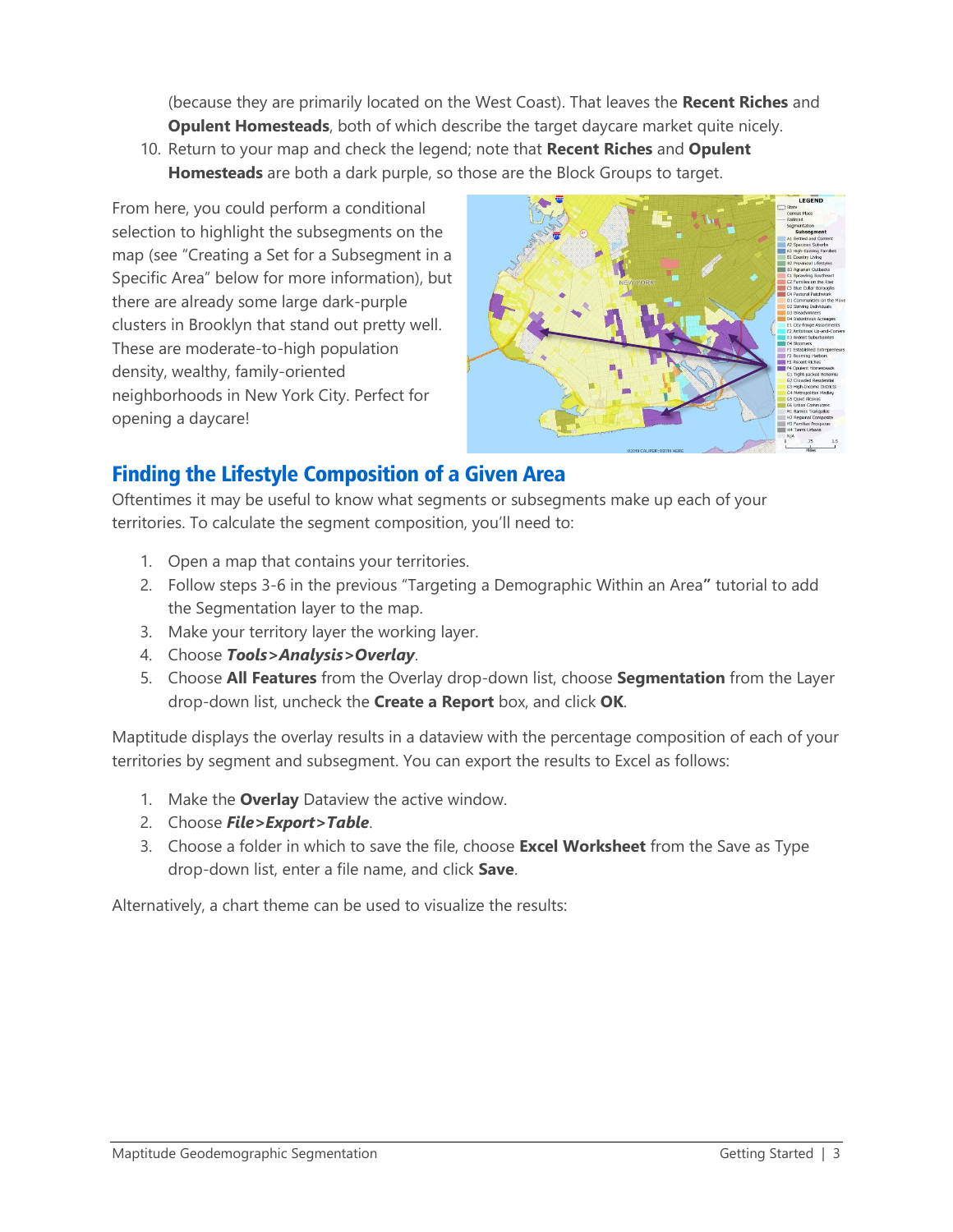- 1. Minimize your **Overlay** Dataview and return to your map.
- 2. Verify that your territory layer is still the working layer.
- 3. Choose *Map>Thematic Mapping > Chart* or click **b** on the Standard toolbar.
- 4. Highlight either all of the segments or all of the subsegments and click **OK**.

Maptitude displays a chart theme illustrating the lifestyle composition of the territories. You may want to hide the Segmentation layer.



# Isolating Segments or Subsegments

You may find that you would like the ability to toggle different segments and subsegments on and off. This is easy to do by simply converting the color theme to selection sets:

- 1. Use the *Edit>Find* command or the Zoom and Pan tools to display a location of your choice.
- 2. Make the **Segmentation** layer the working layer.
- 3. Choose *Selection>Select by Theme*.
- 4. Click **OK** then **Yes** to confirm. Maptitude converts the color theme into 33 selection sets.

Now that the theme has been converted, you can toggle the different sets on and off.

- 5. Choose the subsegment that you want to isolate from the drop-down list on the Selection toolbar.
- 6. Click  $\Box$  on the Selection toolbar. Maptitude will hide all sets except for the one you've chosen, making it easy to look for specific types of neighborhoods.
- 7. Repeat steps 5 and 6 to see different subsegments.

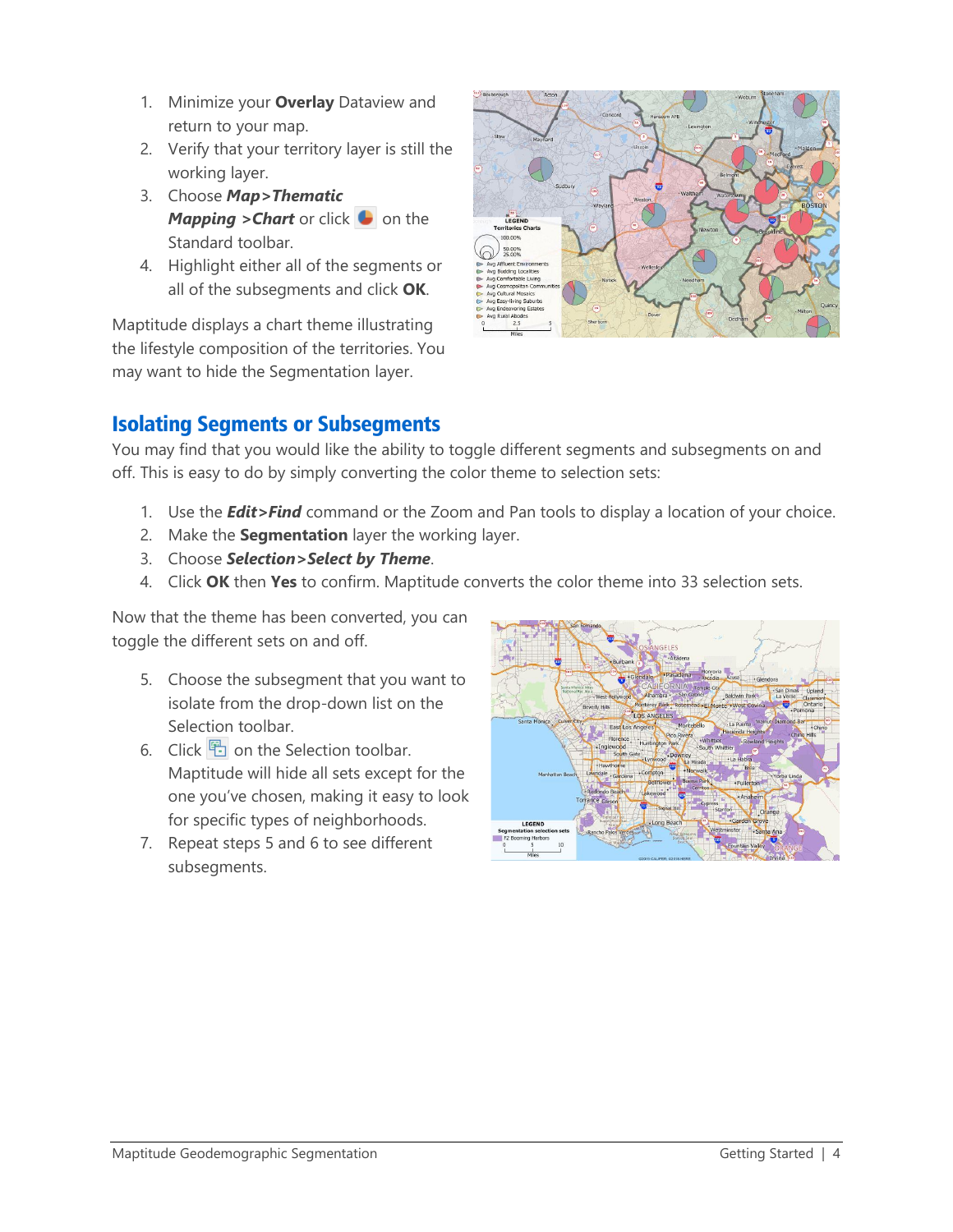# Creating a Set for a Subsegment in a Specific Area

If you just want to see the extent of a single subsegment in an area, you can create a selection set of that particular subsegment. You can follow the steps below to do this:

- 1. Use the *Edit>Find* command or the Zoom and Pan tools to display a location of your choice.
- 2. Make the **Segmentation** layer the working layer.
- 3. Choose *Selection>Select by Condition***.**
	- a. In the Set Name box, type a name for your set.
	- b. Choose **Subsegment** from the Field List drop-down list.
	- c. Choose **=** from the Operator List drop-down list.
	- d. Choose the subsegment that you want to examine from the **Values of Subsegment** drop-down list. If you don't see your subsegment listed, you can manually type it in

| Enter a Condition                       |                                                       |              |
|-----------------------------------------|-------------------------------------------------------|--------------|
| Subsegment = "A3 High-Earning Families" |                                                       | OK           |
|                                         |                                                       | Cancel       |
|                                         |                                                       | Verify       |
| <b>Condition Builder</b>                | Set Name                                              | Clear        |
| Field List                              | ATL High-Earning Fam.<br>$\checkmark$<br>$\checkmark$ |              |
| Operator List                           | Selection Method<br>$\checkmark$                      | Save         |
|                                         | Create Set<br>$\checkmark$                            | load         |
| Function List                           | $\checkmark$<br>Other Sets                            |              |
| Values of Subsegment                    | Allow sets to overlap<br>V                            | $\checkmark$ |
|                                         | <b>Previous Conditions</b>                            |              |

the Enter a Condition box. Make sure to include quotes around your subsegment if you do enter it manually. (e.g., To examine the High-Earning Families subsegment, the condition would be **Subsegment = "A3 High-Earning Families"**)

- e. Check the **Select from Visible Features Only** box and click **OK**.
- 4. Click  $\begin{array}{|c|c|c|}\n\hline\n\bullet\end{array}$  on the Selection toolbar to display just the selected subsegment.
- 5. Click  $\bullet$  on the Selection toolbar and click **Reset** to revert the color of the selection set back to the default color for the subsegment.

The resulting selection set is composed of block groups of your chosen subsegment limited to the area visible in the map.